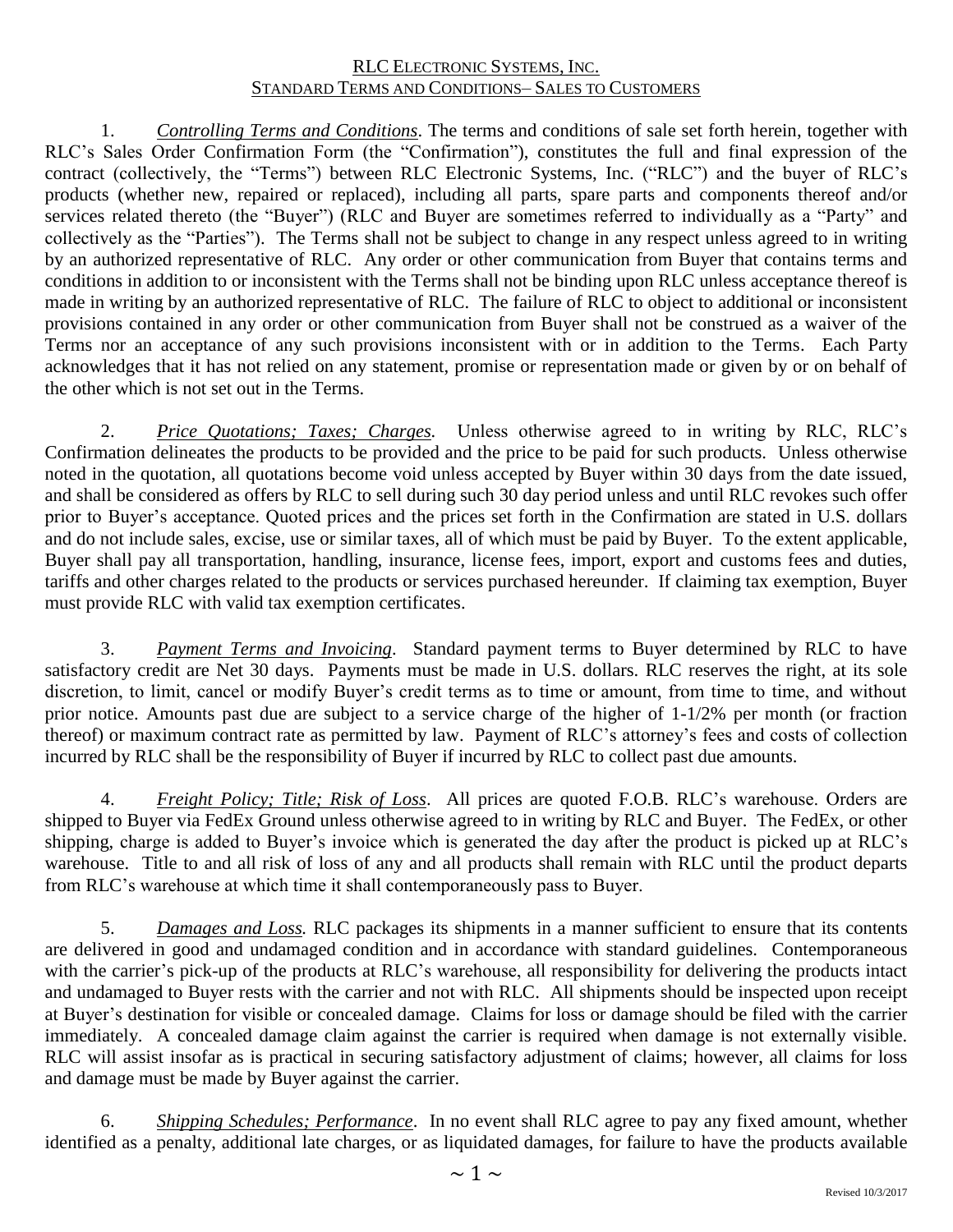to Buyer or for failure to meet a scheduled shipping date, unless a specific agreement to that effect is separately negotiated, made in writing and signed by an authorized representative of RLC. Any other reference (whether oral or written) made by RLC regarding such product's availability and/or proposed shipping dates are estimates only and must not be construed to mean anything more definite.

7. *Cancellation or Alteration of Order*. Buyer's cancellation or alteration of an order or any product or quantity contained therein will be accepted by RLC only if such notice is in writing; provided, however, that Buyer may cancel or alter an order only upon payment of reasonable charges identified by RLC based on expenses already incurred and commitments already made by RLC, if any, in reliance on the order prior to the cancellation and/or alteration of such order.

8. *Return of Product*. Return of product to RLC is not authorized unless: (i) Buyer completes and returns to RLC the "RLC Return Material Authorization (RMA) Form" (the "RMA Form"); (ii) RLC authorizes the return in writing; (iii) RLC assigned an RMA number and (iv) the return is in compliance with the terms of the RMA Form as well as the Terms herein. To request a copy of the RMA Form, call RLC at 610-898-4902 x 1305 or email [repairs@rlcsystems.com.](mailto:repairs@rlcsystems.com) The terms and conditions set forth in the RMA Form are incorporated herein by reference. Notwithstanding the foregoing to the contrary, no returns or refunds will be issued with respect to any custom or option configured products purchased by Buyer hereunder.

9. *Changes*. RLC reserves the right to (i) make changes in its products without notice and without any obligation to incorporate those changes in any products previously delivered to Buyer and (ii) ship to Buyer the most current product regardless of the description set forth in the Confirmation, if applicable. Buyer may request changes to an order of RLC's standard products by providing written notice to RLC prior to RLC's issuance of the Confirmation. Any changes to any order for custom or option configured products, or any order or series of similar orders for standard products, including but not limited to any changes to the specifications for the products, must be approved in advance in writing by RLC. RLC must receive Buyer's change request prior to RLC making any arrangements with respect to the production of the product previously ordered by Buyer. In the event of changes to any order or the specifications for the products to be purchased by Buyer from RLC, RLC reserves the right to adjust the prices and delivery dates for such products. In addition, Buyer shall be responsible for all costs associated with such change including, but not limited to, the burdened costs of all raw materials, labor, work in progress and finished goods inventory on-hand or ordered which are impacted by such change.

10. *Limited Warranty*. RLC warrants that its products will comply substantially with the specifications set forth on the Confirmation relating to such product on the date which the product was shipped. Additionally, RLC warrants that its products will be free from defects in material and workmanship for a period of one (1) year from the date of shipment to Buyer. Please see the Limited Warranty at [www.rlcsystems.com/legal.php](http://www.rlcsystems.com/legal.php) for the scope of RLC's Limited Warranty. This Limited Warranty does not include any end user support.

11. *Disclaimer of Warranties*. EXCEPT FOR THE LIMITED WARRANTY PROVIDED IN PARAGRAPH 10, ALL WARRANTIES, CONDITIONS, REPRESENTATIONS, INDEMNITIES AND GUARANTEES, WHETHER EXPRESS OR IMPLIED, ARISING BY LAW, CUSTOM, PRIOR ORAL OR WRITTEN STATEMENTS BY RLC OR OTHERWISE (INCLUDING, BUT NOT LIMITED TO, ANY WARRANTY FOR MERCHANTABILITY OR FITNESS FOR A PARTICULAR PURPOSE) ARE HEREBY OVERRIDDEN, EXCLUDED AND DISCLAIMED.

12. *Responsibility and Limit of Liability*. If RLC agrees with Buyer's assertion that RLC sold a defective product to Buyer, Buyer's sole remedy hereunder shall be repair or replacement of the defective RLC product sold to Buyer or, in RLC's sole discretion, reimbursement of an amount equal to the cost of the defective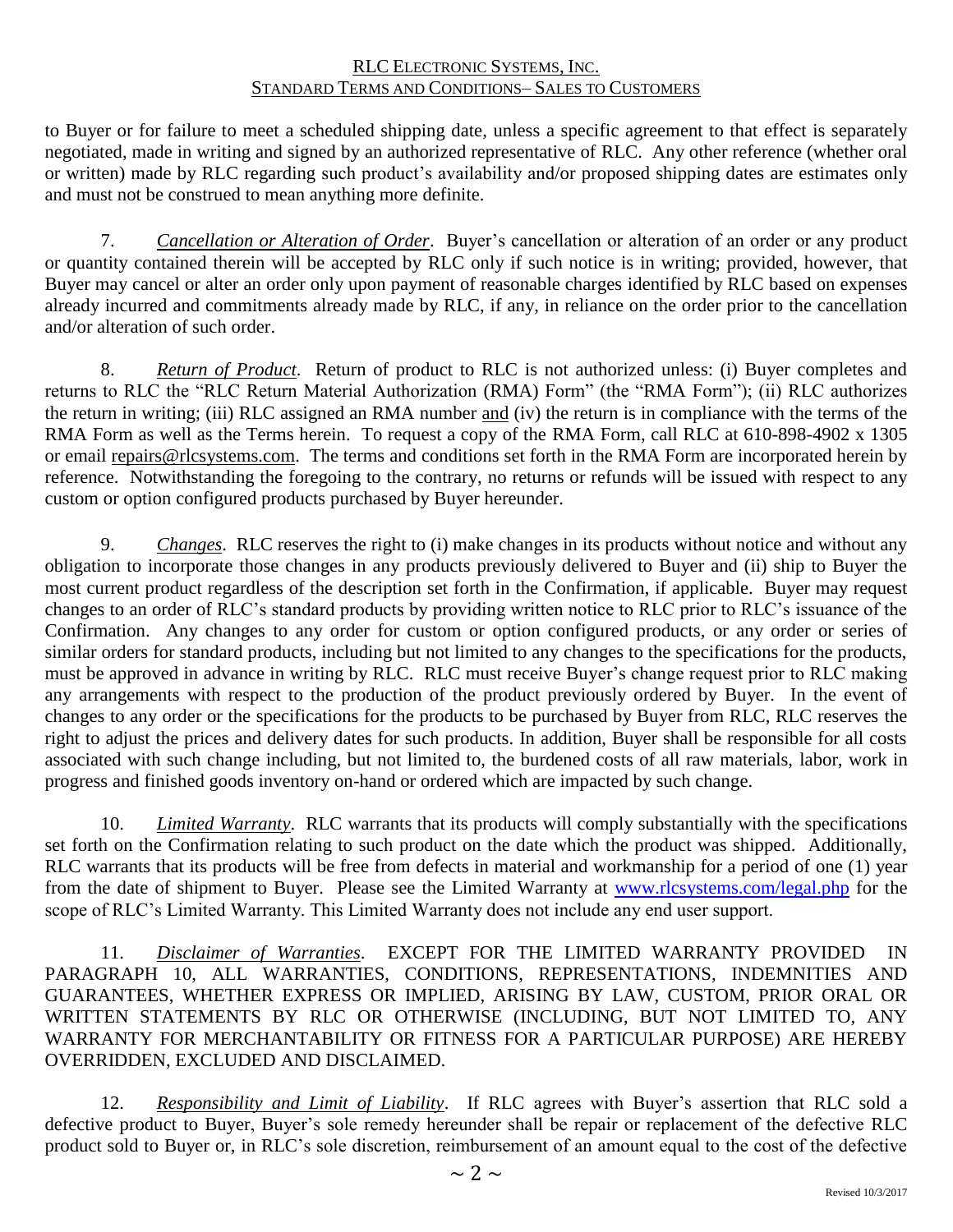RLC product sold to Buyer. RLC SHALL HAVE NO OBLIGATION OR LIABILITY WHATSOEVER TO BUYER, BY REASON OF ANY BREACH OF THE LIMITED WARRANTY OR OTHERWISE, FOR ANY SPECIAL, INCIDENTAL, INDIRECT OR CONSEQUENTIAL LOSS, INJURY OR DAMAGE OF ANY NATURE, SUCH AS, BUT NOT LIMITED TO, LOSS OF INCOME, PROFIT, BUSINESS OPPORTUNITY OR PRODUCTION OR LOSS BY REASON OF PLANT SHUTDOWN, OR INCREASED USE OF RAW MATERIALS, ENERGY OR LABOR, CLAIMS OF CUSTOMERS, INCREASED FINANCING COSTS OR INSURANCE PREMIUMS WHETHER BASED ON CONTRACT, WARRANTY, TORT (INCLUDING NEGLIGENCE OF ANY NATURE, WHETHER SOLE OR CONCURRENT), STRICT LIABILITY OR OTHERWISE. Except for claims of patent infringement, Buyer hereby agrees to indemnify and hold RLC harmless from and against all losses, damages, obligations, liabilities, suits and causes of action (other than the cost of replacing or repairing defective products, if agreed to by RLC) arising from the acts, omissions or negligence of Buyer in its use or handling of any product furnished by RLC to Buyer.

13. *Proprietary Information*. All schematics, drawings, manuals, designs, specifications, notes, reports, recommendations, findings, processes, software, data and memoranda of every description made by RLC, relating to the processes utilized and products furnished by RLC to Buyer including but not limited to that which is found in the RLC website shall be and remain RLC's property and all originals and copies in the possession of Buyer shall be returned to RLC upon RLC's request.

14. *License to Use Software*. Buyer acknowledges that the software or firmware components and applications, if any, accompanying the products sold hereunder (the "Software") are licensed and not sold to Buyer. Upon receipt of full payment therefor, RLC grants to Buyer a nonexclusive, personal, nontransferable, limited and royalty-free license to use and execute such Software in object code form only and only in conjunction with the operation of the associated RLC product. Buyer shall receive no rights to the Software except as expressly provided herein. No license to use the source code of the Software is provided hereunder. Buyer agrees that it shall not use, distribute, license, sublicense, resell or otherwise transfer all or any part of the Software or supporting documentation other than as expressly permitted hereunder without the prior written consent of RLC. Buyer agrees that it shall not, nor shall it permit any employee or agent of Buyer to, adapt, modify, copy, reproduce, reverse engineer, decompile, or disassemble the Software in any way without the prior written consent of RLC. Except as expressly set forth herein, RLC shall have no obligations to Buyer whatsoever with regard to the Software. Without limiting the generality of foregoing, RLC has no obligation to develop updates or modifications to the Software or develop or provide Software development tools to Buyer.

15. *Agreement Not to Replicate*. Buyer agrees not to (a) copy, replicate or reverse engineer the products, (b) use the products as tools or molds, or (c) to permit such actions by any third party. The Parties agree that the price for the products to be provided has been set to reflect the fact that Buyer agrees not to (x) copy or replicate the products, (y) to use products as tools or molds, or (z) to permit such actions by any third party, and if not so agreed, the prices for the products would have been substantially higher.

16. *Export Regulations*. Unless otherwise agreed by RLC, in writing, all products to be sold to Buyer hereunder are to be delivered in the United States and are not intended for export. Buyer shall not export any of RLC's products except in strict conformity with the laws, rules, and regulations of the United States and other countries and shall be solely responsible for costs of obtaining all licenses, permits or exemptions required for any such exportation. Buyer shall indemnify and hold RLC harmless for any expenses incurred by RLC as a direct or indirect result of Buyer's failure to comply with applicable laws, rules, and regulations.

17. *Force Majeure*. RLC shall not be responsible for damages or otherwise for any failure or delay in performance of any of its obligations hereunder caused by strike, lockout or other industrial disturbances, fire,